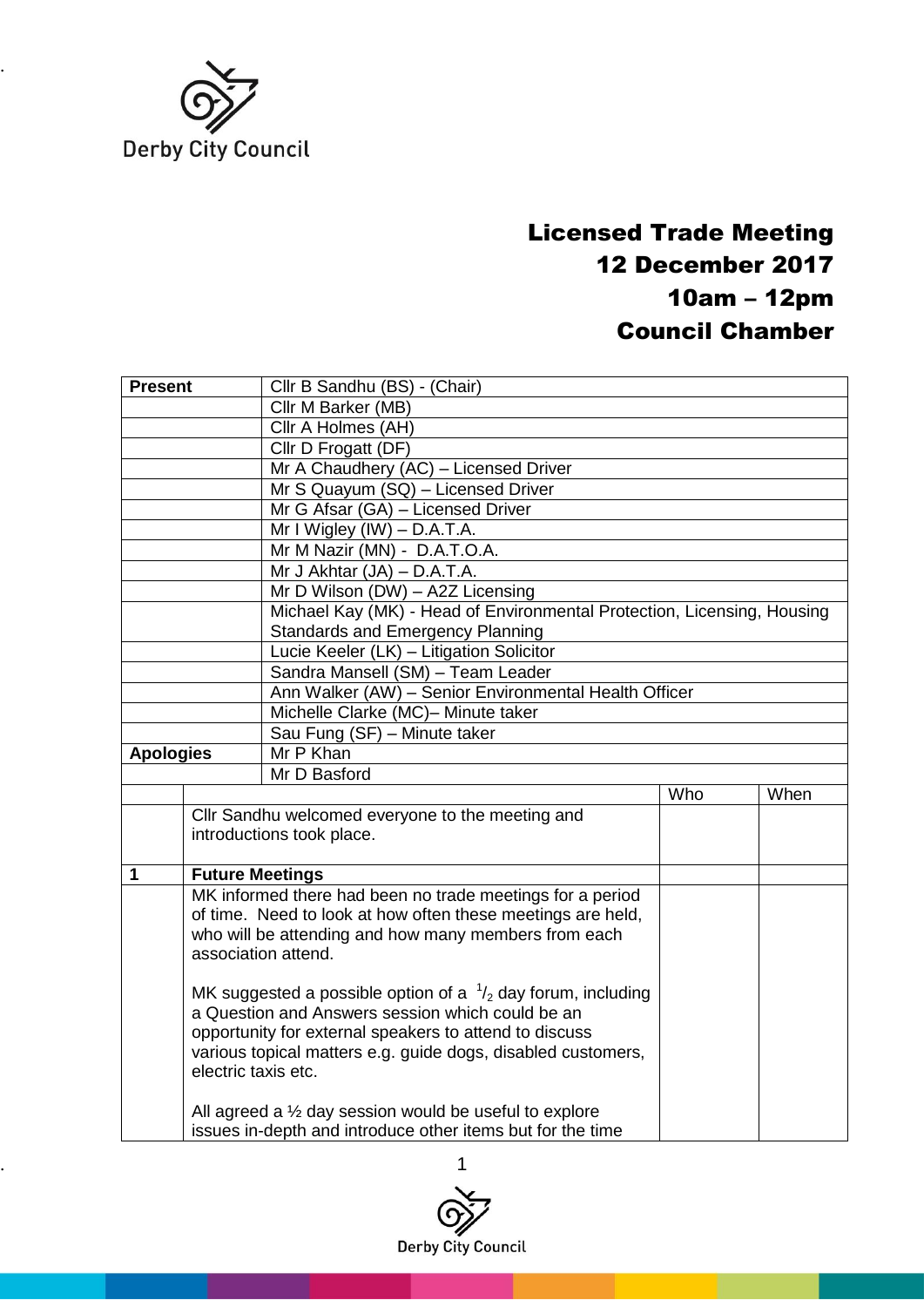|                | being, continue with the current approach.                                                                                                                                                                                                                                                                                                                                                                                                                                                                                                   |  |
|----------------|----------------------------------------------------------------------------------------------------------------------------------------------------------------------------------------------------------------------------------------------------------------------------------------------------------------------------------------------------------------------------------------------------------------------------------------------------------------------------------------------------------------------------------------------|--|
| $\overline{2}$ | <b>Illegally Plying for Hire</b><br>The current situation involving plying for hire in the early<br>hours of Saturday and Sunday morning is blatantly occurring<br>on a regular basis in the prime hotspots. Morledge,<br>Assembly Rooms, Cheapside, Irongate and the bottom of<br>Sadler Gate.                                                                                                                                                                                                                                              |  |
|                | This issue has been raised by the trade on and off for a<br>period of time. Some exercises have been carried out<br>previously although there has been a lull. Exercises have<br>started again with the commitment from the Police. The<br>issue with enforcement work is as soon as word gets around<br>that exercises are taking place the vehicles disappear and<br>the drivers become more acute to the issues. The Council<br>need to discuss this with the Police and Legal teams and<br>look at any alternative way to overcome this. |  |
|                | The Taxi Drivers suggested when out of town drivers are<br>caught it could be tweeted on the Police twitter page. LK<br>informed from a Legal point of view this would be an issue<br>as it would be in the public domain before being<br>investigated.                                                                                                                                                                                                                                                                                      |  |
|                | Mr Wilson informed of Newcastle City Council who do not<br>alert drivers to the test purchase, so word does not spread.<br>He said prosecutions have been very successful in<br>Newcastle.                                                                                                                                                                                                                                                                                                                                                   |  |
|                | The Taxi Drivers suggested Taxi Marshalls in designated<br>places to check jobs on a Saturday night/Sunday morning.<br>Being deployed to verify and eradicate the problem. This<br>would require additional resources that would need to be<br>funded.                                                                                                                                                                                                                                                                                       |  |
|                | MH said that Birmingham City Council have also had a high<br>successful rate of prosecutions using a dedicated police<br>officer.                                                                                                                                                                                                                                                                                                                                                                                                            |  |
|                | <b>Action:</b><br>MK to look into Newcastle City Council and Birmingham City<br>Council regarding their approach and legal implications.                                                                                                                                                                                                                                                                                                                                                                                                     |  |
| 3              | <b>Spot Checks</b>                                                                                                                                                                                                                                                                                                                                                                                                                                                                                                                           |  |
|                | Vehicle spot checks carried out by enforcement agencies<br>The Taxi Drivers raised the issue of vehicle spot check<br>information being public and the need to clarify the<br>difference between hackney carriages and private hire.                                                                                                                                                                                                                                                                                                         |  |
|                | MK commented that the information sent to the Comms<br>Team is specific on how many hackney carriages and<br>private hire vehicles had been checked and had their<br>licences subsequently suspended. The problem is that the<br>Council do not have control of the information when it gets to                                                                                                                                                                                                                                              |  |

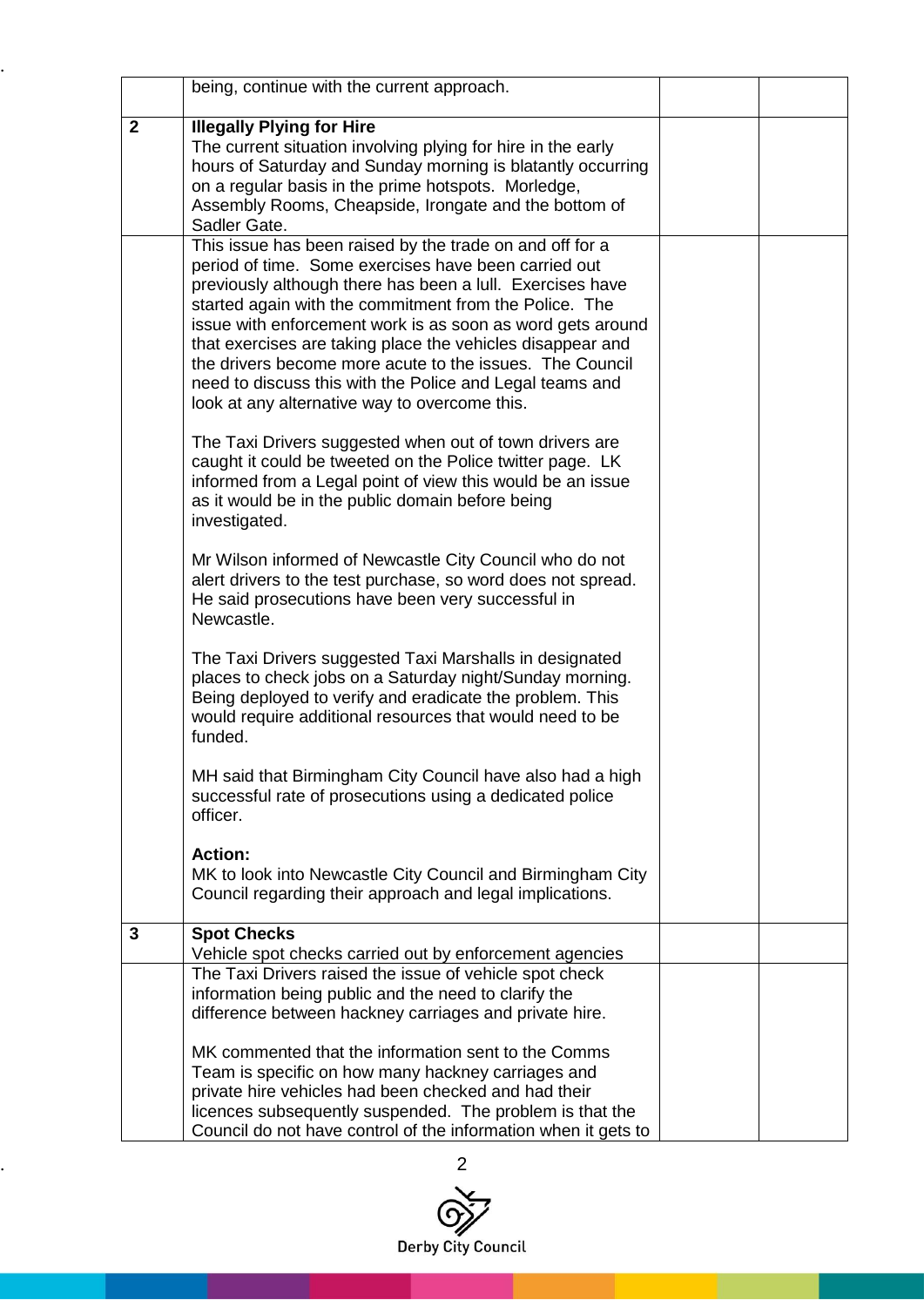|   | the press. In an attempt to try and resolve this with the<br>press, the issue will be raised with the Communications<br>Team to see if they can highlight the fact that both types of<br>licensed vehicles are involved.                                                                                                                                                                                                                                                                                  |  |
|---|-----------------------------------------------------------------------------------------------------------------------------------------------------------------------------------------------------------------------------------------------------------------------------------------------------------------------------------------------------------------------------------------------------------------------------------------------------------------------------------------------------------|--|
| 4 | <b>Derby Penalty Points</b><br>The Derby points system is very harsh with some minor<br>offences staying on a driver record for three years.                                                                                                                                                                                                                                                                                                                                                              |  |
|   | The Taxi Drivers asked for clarification when penalty points<br>will be applied to any driver.                                                                                                                                                                                                                                                                                                                                                                                                            |  |
|   | MK informed the Penalty Points System was introduced on<br>1 July 2017. The Council will not ordinarily apply the Penalty<br>Points System to an existing driver's history until the licence<br>is renewed. If a driver's circumstances change during the<br>course of their licence, for example they acquire any<br>misdemeanours, convictions, complaints or penalty points<br>for speeding, they are obliged to let the Council know and<br>the Penalty Points System would be applied at that point. |  |
|   | The Taxi Drivers asked when the Penalty Points are<br>reviewed in 12 months will they be able to comment on the<br>points as some are not relevant and would the Taxi Drivers<br>points be heard.                                                                                                                                                                                                                                                                                                         |  |
|   | DW commented that the Council were obliged to have some<br>degree of consultation.                                                                                                                                                                                                                                                                                                                                                                                                                        |  |
|   | LK stated consultation may be required if following the<br>review changes were proposed.                                                                                                                                                                                                                                                                                                                                                                                                                  |  |
|   | The Penalty Points System will be reviewed in July 2018 and<br>the Licensing Committee will look at the decisions made and<br>how it has operated.                                                                                                                                                                                                                                                                                                                                                        |  |
| 5 | <b>Cleaner Air Zones</b><br>Where are we with the cleaner air zones. When will CEZ be<br>implemented will there be a transitional period for current<br>vehicle proprietors.                                                                                                                                                                                                                                                                                                                              |  |
|   | The Taxi Drivers asked how long they have got to replace<br>their vehicles.                                                                                                                                                                                                                                                                                                                                                                                                                               |  |
|   | MK informed this is still being discussed with the<br>Government Department and proposals are being<br>considered. The licensing team are not leading on the<br>project.                                                                                                                                                                                                                                                                                                                                  |  |
|   | The Clear Air Zone is currently focussing on 3 specific<br>sectors, the bus sector, light haulage sector and taxi trade.<br>The Council's Traffic and Transportation team are looking at<br>holding workshops for the different sectors and will invite the<br>taxi trade in to a session to give the relevant information.                                                                                                                                                                               |  |
|   | The Taxi Drivers raised the issue that cost is involved and                                                                                                                                                                                                                                                                                                                                                                                                                                               |  |

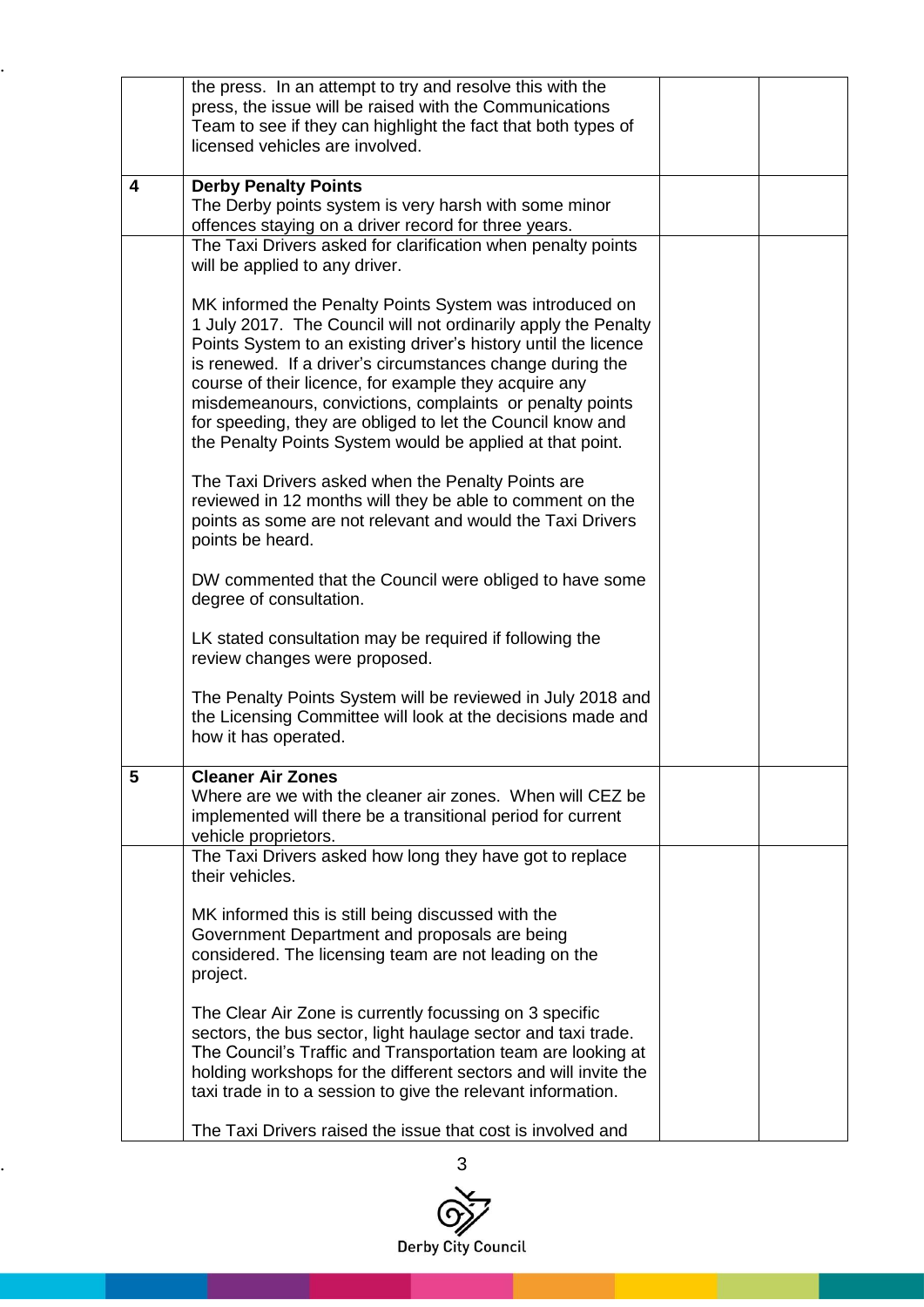|   | the need to plan ahead for this. This is a major concern and<br>drivers are fearful to buy a new vehicle until clarification of<br>the requirements that maybe involved.                                                                                                                                                                                                                                                                                                                      |  |
|---|-----------------------------------------------------------------------------------------------------------------------------------------------------------------------------------------------------------------------------------------------------------------------------------------------------------------------------------------------------------------------------------------------------------------------------------------------------------------------------------------------|--|
|   | MK informed Traffic and Transportation are talking to Defra<br>re grants and bids to offer incentives for vehicle proprietors.<br>It is expected that more definitive information will be<br>available early in the new year.                                                                                                                                                                                                                                                                 |  |
|   | MN stated there is a need to make prompt decisions and<br>make changes as soon as possible.                                                                                                                                                                                                                                                                                                                                                                                                   |  |
|   | The Taxi Drivers asked if the Council would consider<br>additional vehicles as hackney carriages. This is also an<br>opportunity to have a fresh look at the vehicles being used.                                                                                                                                                                                                                                                                                                             |  |
|   | MB informed a Working Party has been set up and they are<br>looking at the age of the fleet. The majority of hackney<br>carriages are old. MB assured the taxi drivers as soon as<br>we have the information it will be shared with them.                                                                                                                                                                                                                                                     |  |
|   | MK informed that these proposals are linked to Item 10 on<br>the agenda and the Police correspondence about the<br>condition of licensed vehicles.                                                                                                                                                                                                                                                                                                                                            |  |
|   | Retro fit kits were discussed and the DATA representatives<br>submitted hard copy documentation detailing costings<br>regarding systems to fit to vehicles. An electronic copy of<br>this information was requested. According to the Taxi<br>Drivers, Defra has set up an accreditation body for these<br>kits. The system will cost £600 bringing emissions down to a<br>low level without the need for changing the vehicle. Further<br>information about this will need to be considered. |  |
| 6 | <b>Testing Stations</b><br>What assurances can Derby City Council offer to insure that<br>authorised Testing stations are consistent and how<br>frequently are they reviewed. It's imperative that all Testing<br>stations maintain a fair and unbiased standard.                                                                                                                                                                                                                             |  |
|   | Testing stations go through a contract tender process which<br>states the criteria of the Testing station. The contract is a 2<br>Plus 1 contract with an option to extend by a year. The 2<br>years run out in July 2018 with the possibility to extend for<br>another 12 months.                                                                                                                                                                                                            |  |
|   | As part of the process they have a supplementary testing<br>manual. The Council go out and train the approved garage<br>which are all MOT testers. The period of training depends<br>on the station there is no defined period. The Council rely<br>on pro-active audits and checks. Officers go out announced<br>and unannounced. Any complaints received regarding<br>stations are investigated.                                                                                            |  |

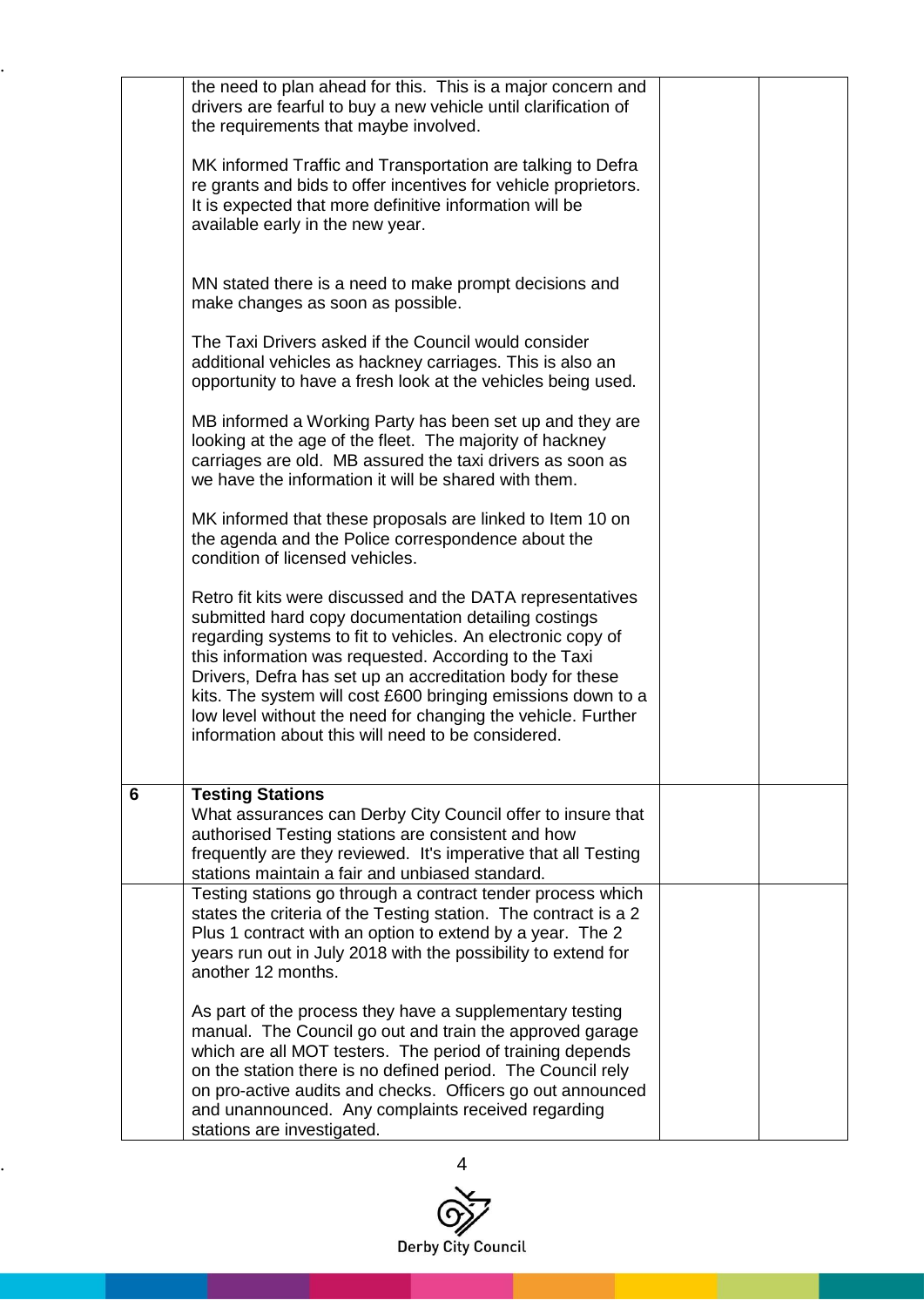|                | The Council is aware of inconsistencies which are inevitable<br>due to a number of stations carrying out the tests and<br>different testers. The only way to reduce the levels of<br>inconsistency is to have one station. The Council are<br>looking at bringing the testing in-house possibly with Fleet<br>Management Services at Stores Road Depot. When the<br>contract is due to expire the contact will be looked at.                                                                                                                                                                                                                                                                                                                                                                                                                                                                                                                                                                                                                                                                                                                                                                                                                                                                                                                                                                                                                                                                                                                                                                        |  |
|----------------|-----------------------------------------------------------------------------------------------------------------------------------------------------------------------------------------------------------------------------------------------------------------------------------------------------------------------------------------------------------------------------------------------------------------------------------------------------------------------------------------------------------------------------------------------------------------------------------------------------------------------------------------------------------------------------------------------------------------------------------------------------------------------------------------------------------------------------------------------------------------------------------------------------------------------------------------------------------------------------------------------------------------------------------------------------------------------------------------------------------------------------------------------------------------------------------------------------------------------------------------------------------------------------------------------------------------------------------------------------------------------------------------------------------------------------------------------------------------------------------------------------------------------------------------------------------------------------------------------------|--|
| $\overline{7}$ | <b>Medicals</b><br><b>DATOA</b> Currently the licensing authority require licensed<br>drivers to undertake a medical examination every three<br>years. If you look at the government legislation the<br>requirement for group 2 medicals is the applicant takes initial<br>medical on entering the trade then again at the age of 45<br>then every 5 years to the age of 65 then annually thereafter.<br>DATA medical validation period of 3 years/own doctor.<br>D.A.T.A would like clarification of why medicals where<br>changed from every 5 years as recommended by The Driver<br>vehicle Licensing Agency, which nearly almost all other<br>councils across the country choose to adopt regardless of<br>the deregulation act 2015, I've been licensed for almost 18<br>years with DCC and for 16yrs the council have always<br>validated medicals for 5 years Like the national standard, but<br>in 2015 the council decided to change this to co inside with 3<br>year badge renewals, from the outside this looks like this<br>has solely been done to cut down on council administrative<br>cost savings and to make things easier for the council. I'd<br>also like to know why during the consultation process<br>starting 20/8/15 ending 16/9/15 never once was it mentioned<br>or suggested medicals would be cut from 5 to 3 years, this<br>decision has financially affected licensed drivers and I feel<br>an unnecessary burden as been placed upon licence<br>holders. I believe the council have broken rule 1.1 of the<br>regulators code by the actions that have been taken. |  |
|                | LK informed this went to Licensing Committee in 2015 and<br>before the decision was made it went out to consultation<br>where 64% thought is was a good idea to cut the medicals<br>from 5 years to 3 years. This went through the right<br>process. Public safety is paramount and the decision was<br>made and not challenged at the time.<br>The taxi drivers raised the issue of having to pay for 3<br>medicals over 10 years instead of 2 medicals. The cost of a<br>medical can be £130.<br>The taxi drivers would like this to go back to 5 years, which<br>is the same for a commercial vehicle.<br>MK informed that any changes would need to be considered<br>by Licensing Committee and that the Chair would need to<br>agree for this matter to be considered by Licensing<br>Committee.                                                                                                                                                                                                                                                                                                                                                                                                                                                                                                                                                                                                                                                                                                                                                                                               |  |

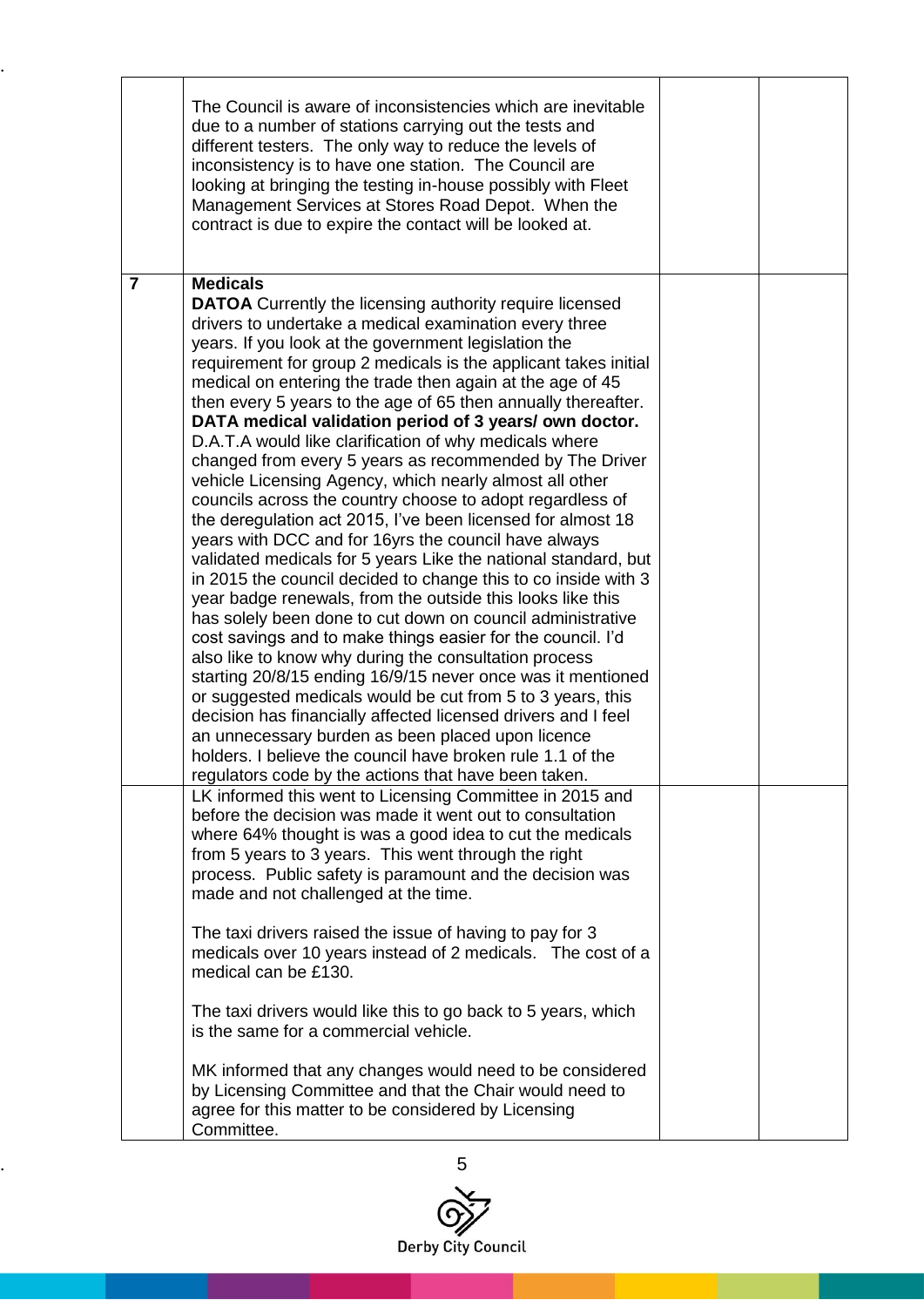| 8  | Quarterlight stickers and one piece fare scale                                                                                    |  |
|----|-----------------------------------------------------------------------------------------------------------------------------------|--|
|    | Do we need these stickers when there is a licence plate<br>attached to the vehicle? Combine vehicle licence number                |  |
|    | and fare scale.                                                                                                                   |  |
|    | Quarterlight stickers are for ease of identification of the<br>vehicle. It is easy for the public/other drivers/partner           |  |
|    | agencies to quickly identify the vehicle.                                                                                         |  |
|    |                                                                                                                                   |  |
|    | There are cost implications to the taxi drivers which is an<br>issue. SM and her team have been working on this to look           |  |
|    | at bringing the costs down. It would be useful if those                                                                           |  |
|    | companies who could provide the items at a better price                                                                           |  |
|    | were encouraged to tender for the work in future. The<br>licensing team are also looking at the issues of signage as              |  |
|    | part of a wider review which needs to go back to the                                                                              |  |
|    | Licensing Committee next year.                                                                                                    |  |
|    |                                                                                                                                   |  |
| 9  | Out of area Hackney carriages operating in Derby                                                                                  |  |
|    | The number of out of area Hackney carriages operating in                                                                          |  |
|    | Derby is increasing at a rapid rate. Are the operators<br>fulfilling the licensing authority requirements regards out of          |  |
|    | area vehicles                                                                                                                     |  |
|    | MK informed operators have recently been reminded of                                                                              |  |
|    | conditions introduced on them regarding checks and                                                                                |  |
|    | processes. Not sure of response rate but will back up with<br>visits regarding the operating conditions placed on them.           |  |
|    |                                                                                                                                   |  |
|    | The Council are doing everything it can to curb the issue                                                                         |  |
|    | although this is not on the radar of DCLG.                                                                                        |  |
|    | The Council received correspondence about a month ago                                                                             |  |
|    | from Transport for London. The correspondence sent out                                                                            |  |
|    | encourages Local Authorities around the country to respond<br>to them with the issues they are having. The Department of          |  |
|    | Transport's Minister has convened a working party looking at                                                                      |  |
|    | the issues and the Council have written to Transport for                                                                          |  |
|    | London and the Minister with our views.                                                                                           |  |
| 10 | Cross Working party set up to look into the condition of                                                                          |  |
|    | licensed vehicles                                                                                                                 |  |
|    | D.A.T.A. would like to work closely on this situation with the<br>council on behalf of the Trade.                                 |  |
|    | The Cross Working party are happy to receive                                                                                      |  |
|    | information/letters for consideration from the taxi drivers.                                                                      |  |
|    | Looking at July 2018 to revamp things.                                                                                            |  |
| 11 | <b>Taxi Licensing Opening Hours</b>                                                                                               |  |
|    | It's been bought to our attention that drivers are being kept                                                                     |  |
|    | waiting at the taxi licensing desk regularly for longer than an<br>hour. We are led to believe this is down to both a shortage of |  |
|    | front of house staff and restricted hours. Also the desk                                                                          |  |
|    | clerks are operating more than one queuing system for                                                                             |  |